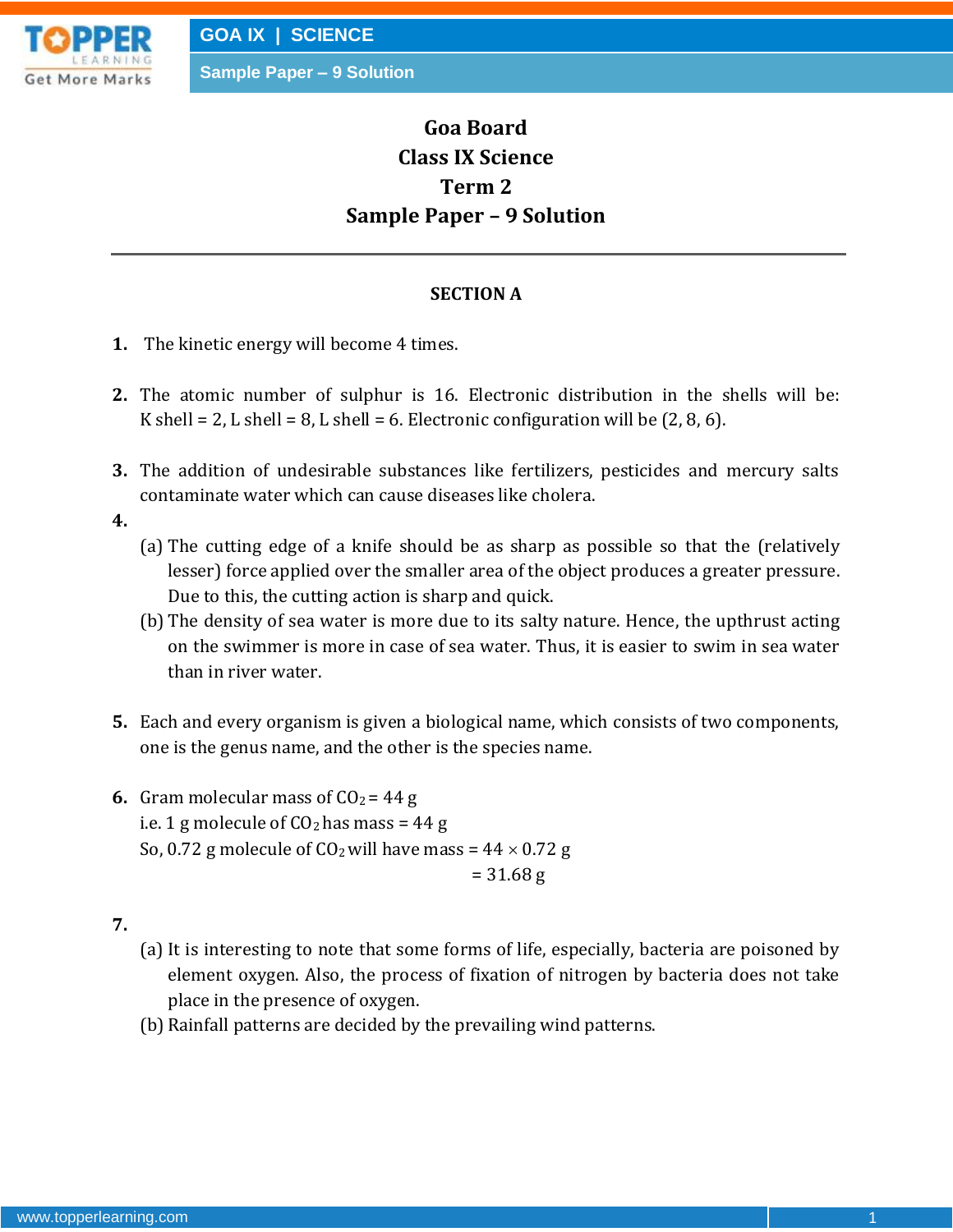

**Sample Paper – 9 Solution**

## **8.**

- (a) Conditions necessary for work to be done:
	- A force should be applied to the body.
	- The body should be displaced in the direction of the applied force.
- (b) A stone lying on the roof of a building has potential energy due to its position above the ground. When the stone is lifted up, work has to be done on it against the force of gravity which is stored in it in form of potential energy. When the stone is allowed to fall freely to the ground, it has the capacity to do an equal amount of work.

# **9.**

- (a) The speed of light is  $3 \times 10^8$  m/s while that of sound is 330 m/s in air. So, the speed of light is more as compared to that of sound. Thus, due to the very high speed of light, the flash of lightning is seen before the sound of thunder is heard.
- (b) Material medium is required for propagation of sound. On Moon, there is no material medium, that is, there is vacuum. Therefore, sound cannot propagate on Moon. Thus, astronauts cannot hear each other on the Moon.
- (c) Steel. This is because steel is more elastic than the other two mediums.

# **10.**

(a) Infrasound: Sound waves of frequencies lower than 20 Hz.

Ultrasound: Sound waves of frequencies higher than 20,000 Hz.

- (b) SONAR is a device used to locate the depth of the sea bed or locate underwater things and enemy submarines.
- (c) The time taken by the ultrasonic sound to travel from the cliff to the ship is half the time taken by the total time, that is,

time taken by the<br>t =  $\frac{1.02}{2}$  = 0.51 s  $t = \frac{1}{2}$  = 0.51 s<br>Now, Speed=  $\frac{\text{Dis }\tan \text{ce}}{\text{Time}}$ So, Distance =  $1531 \text{ m/s} \times 0.51 \text{ s} = 780.81 \text{ m}$  $=$ 

# **11.**

(a) Asif explained that the energy required in both cases is equal because whenever the work is done against gravity, the amount of work is equal to the product of weight of the body and the vertical distance through which the body is lifted.

(Work done in lifting a body = weight of body  $\times$  vertical height)

(b) Asif has problem solving and conceptual values.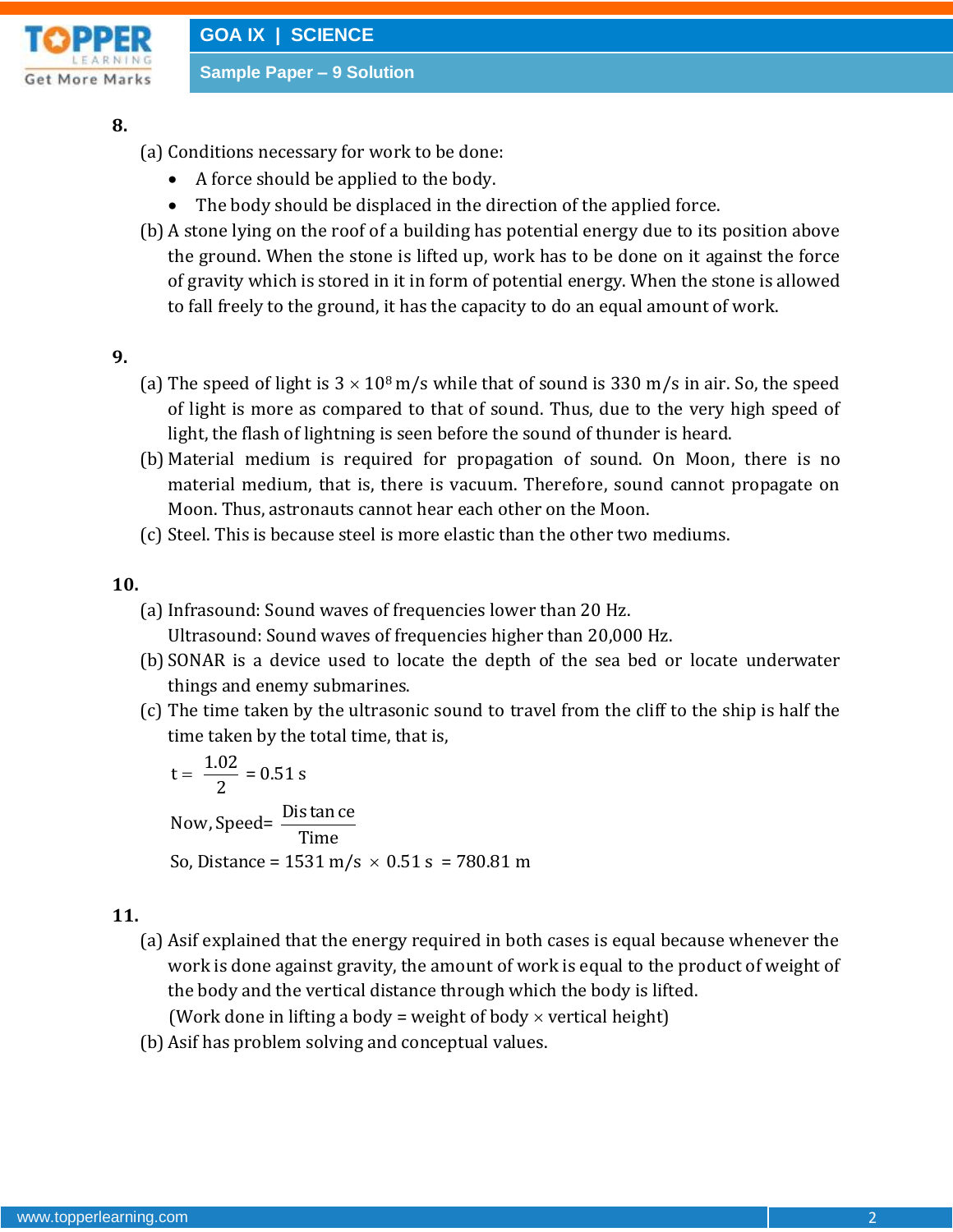

**Sample Paper – 9 Solution**

# **12.**

- (a) In a sound wave, the particles of medium vibrate along the direction of motion of the wave. Thus, the sound wave is known as a longitudinal wave.
- (b) We know that sounds of all frequencies cannot be heard by human ears. The frequency of the vibrating pendulum does not lie within this audible range (20Hz to 20,000Hz) and so, it does not produce an audible sound. Hence, we cannot hear the vibrations produced by a vibrating pendulum.

**13.**

 $\therefore$  256 g of S<sub>8</sub> = 6.022 × 10<sup>23</sup> molecules  $\ddot{\cdot}$ (a) Molar mass of  $S_R = 256 g/mol$ We know that. Wolar mass of  $s_g = 236 g/mol$ <br>We know that,<br>1 mole of S<sub>8</sub> = Molar mass of S8 = 6.022 × 10<sup>23</sup> molecules mole of S<sub>8</sub> = Molar mass of S8 = 6.022<br>256 g of S<sub>8</sub> = 6.022 × 10<sup>23</sup> molecules 256 g of S<sub>8</sub> = 6.022 × 10<sup>23</sup> molecules<br>16 g of S<sub>8</sub> =  $\frac{6.022 \times 10^{23} \times 16 \text{ molecules}}{256}$  $=\frac{6.022 \times 10^2}{2}$ <br>= 3.76 × 10<sup>22</sup> =  $3.76 \times 10^{22}$ <br>Therefore, 16g of S<sub>8</sub> contains 3.76 ×  $10^{22}$  molecules.

# (b)

Molar mass of water  $(H_2O) = (2 \times Atomic$  mass of H $) + (1$  Atomic mass of O

$$
=(2 \times 1) + 16
$$
  
= 18 g

 $\therefore$  18 g of water = 1 mole

 $\ddot{\cdot}$  $= 18 g$ <br>  $18 g$  of water = 1 mole<br>  $20 g$  of water =  $\frac{20}{18}$  = 1.11 mole

- They have unicellular level of organisation.
- They are mostly aquatic (freshwater or marine).
- They can be solitary, colonial, free-living, parasitic or symbiotic.
- Their body shape can be irregular, spherical, oval, elongated or flattened.
- Cytoplasm is differentiated into ectoplasm (outer) and endoplasm (inner).
- Mode of locomotion can be pseudopodia, flagella or cilia.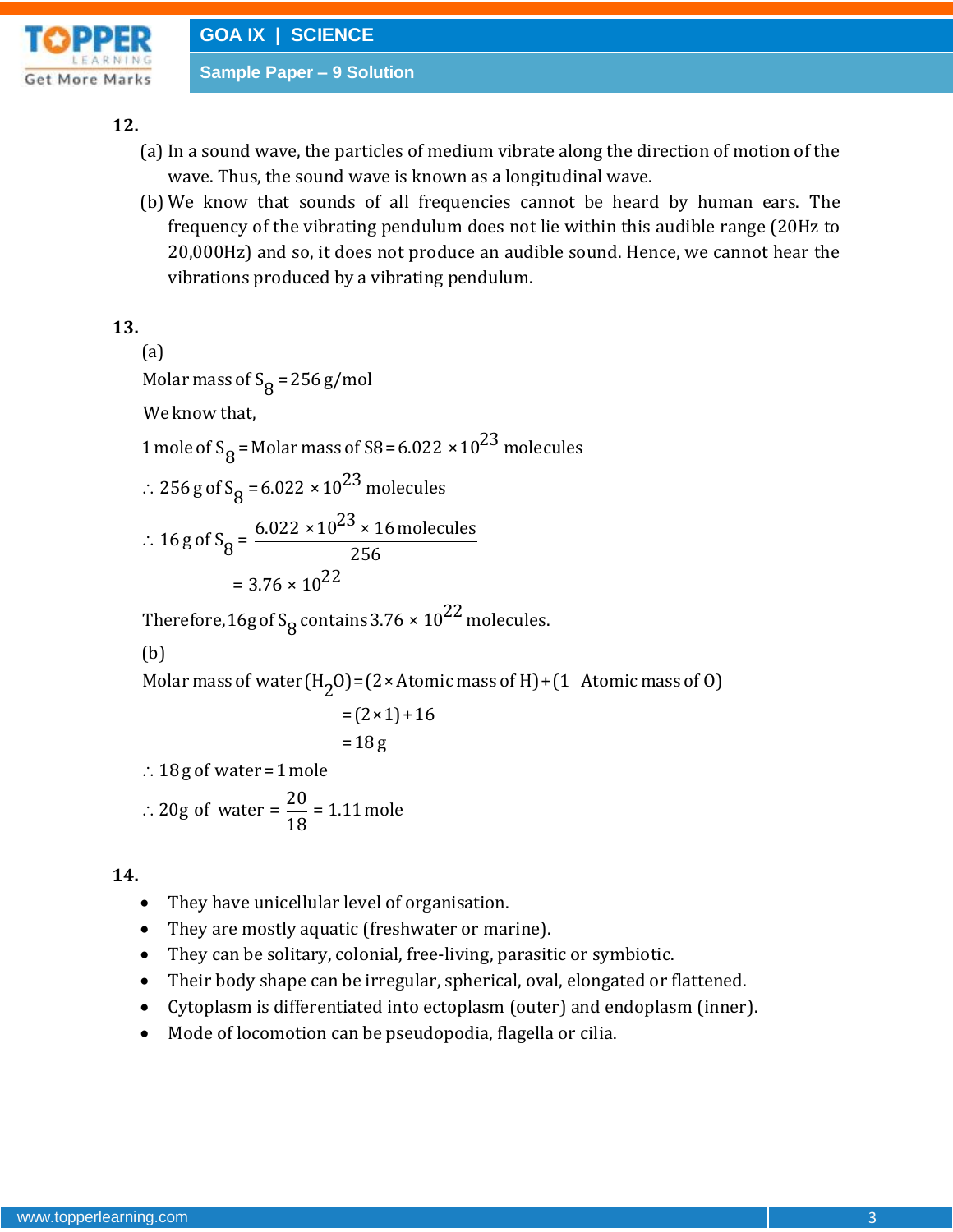

# **15.**

- (a) An electron has unit negative charge whereas a proton has a unit positive charge. Both these charges are equal in magnitude. Therefore, the atom as a whole is electrically neutral and will not carry any charge.
- (b) On losing one or more electrons, an atom acquires a positive charge and is called a cation.

Example: Sodium ion (Na+)

| $Na+$<br>Sodium ion<br>(A cation)                                           |
|-----------------------------------------------------------------------------|
| $Na+$<br>sodium ion<br>Protons = $11(+charge)$<br>$Electrons = 10(-charge)$ |
| Overall charge $= 1+$                                                       |
| Mass Number = Number of Protons + Number of Neutrons                        |
|                                                                             |

 $\therefore$  Mass number = 7

# **16.**

- (a) The pollutants which decompose and do not cause much harm because they are rendered harmless by natural biological agents are called biodegradable pollutants. The pollutants that remain as such for a long time are called non-biodegradable pollutants.
- (b) The life supporting zone of the earth where the atmosphere, the hydrosphere and the lithosphere interact and make life possible is known as biosphere.

| <b>Bryophyta</b>                       | Pteridophyta                         |
|----------------------------------------|--------------------------------------|
| (a) Plant body is gametophyte.         | (a) Plant body is sporophyte.        |
| (b) True root, stem and leaves are not | (b) True root, stem and leaves are   |
| present.                               | present.                             |
| (c) True vascular system is absent.    | (c) True vascular system is present. |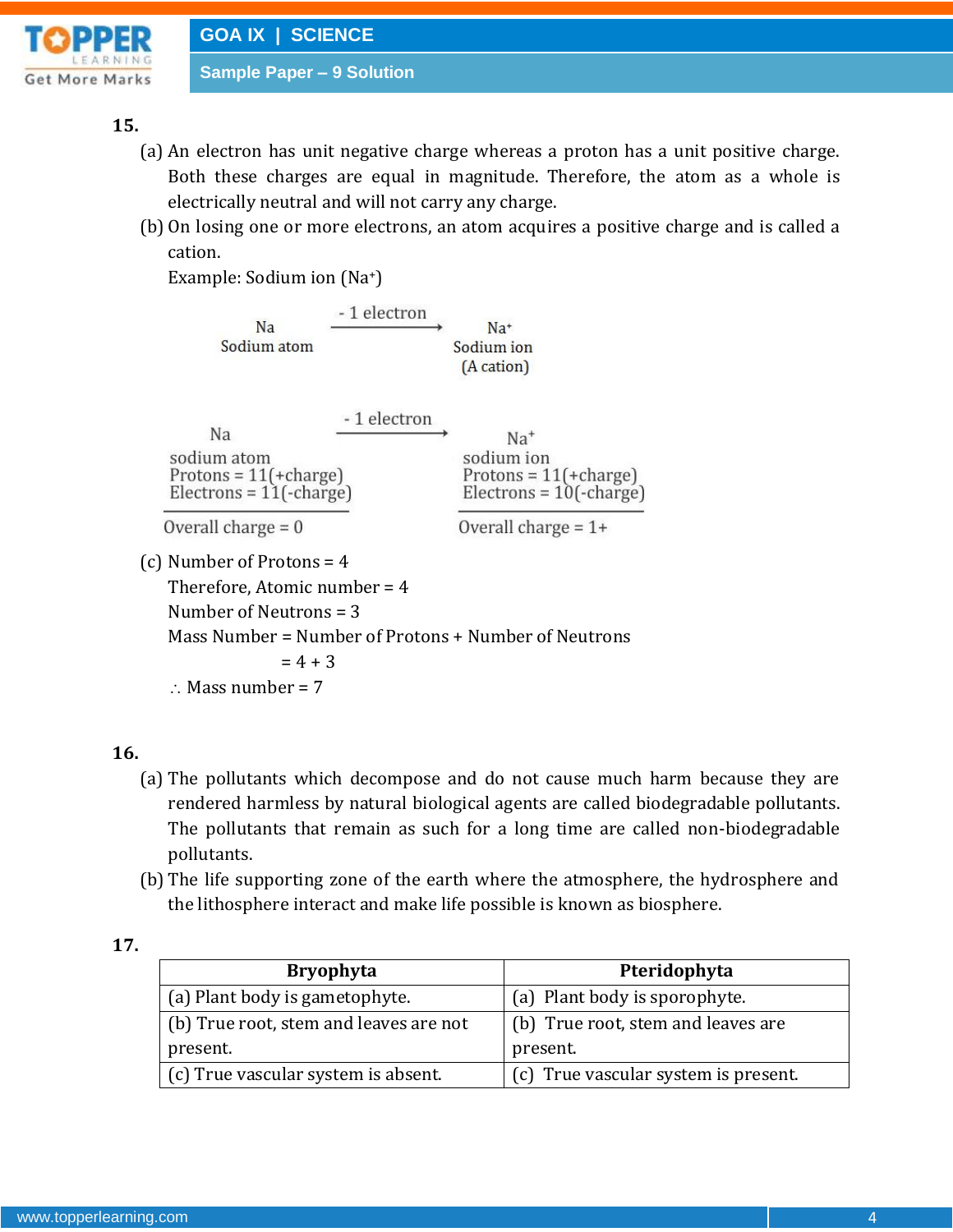

**Sample Paper – 9 Solution**

- **18.**The common symptoms of anaemia are-
	- Pale look.
	- Tiredness in body.
	- Weight loss.
	- Loss of appetite.

Anaemia is caused due to the deficiency of mineral iron in the diet.

#### **19.**

(a) The general ways of preventing infections:

For airborne diseases: We can prevent exposure by providing living conditions that are not overcrowded.

For waterborne diseases: We can prevent exposure by providing safe drinking water.

For vector borne infections: By providing clean environment which will not allow mosquitoes to breed.

(Any two points)

(b) A person is most likely to fall sick under condition mentioned at (iii). Reason:

After recovering from malaria she is on a four day fast. Fasting weakens the body's immune system and she is likely to get chicken pox as chicken pox is a contagious disease which spreads through direct contact with the patient.

- (a) Since the iron object penetrates more in sand as compared to the wooden object, more work is done by the iron object. Also, the potential energy of an object is equal to the work done by the object. Hence, the potential energy of the iron object is more than the potential energy of the wooden object.
- (b) 1 joule of work is done when a force of 1 newton moves a body through a distance of 1 metre in its own direction. That is,
	- 1 joule = 1 newton  $\times$  1 metre
- (c) Team A does positive work. The displacement is in the direction of the force. Team B does negative work. The displacement is in the direction opposite to the force.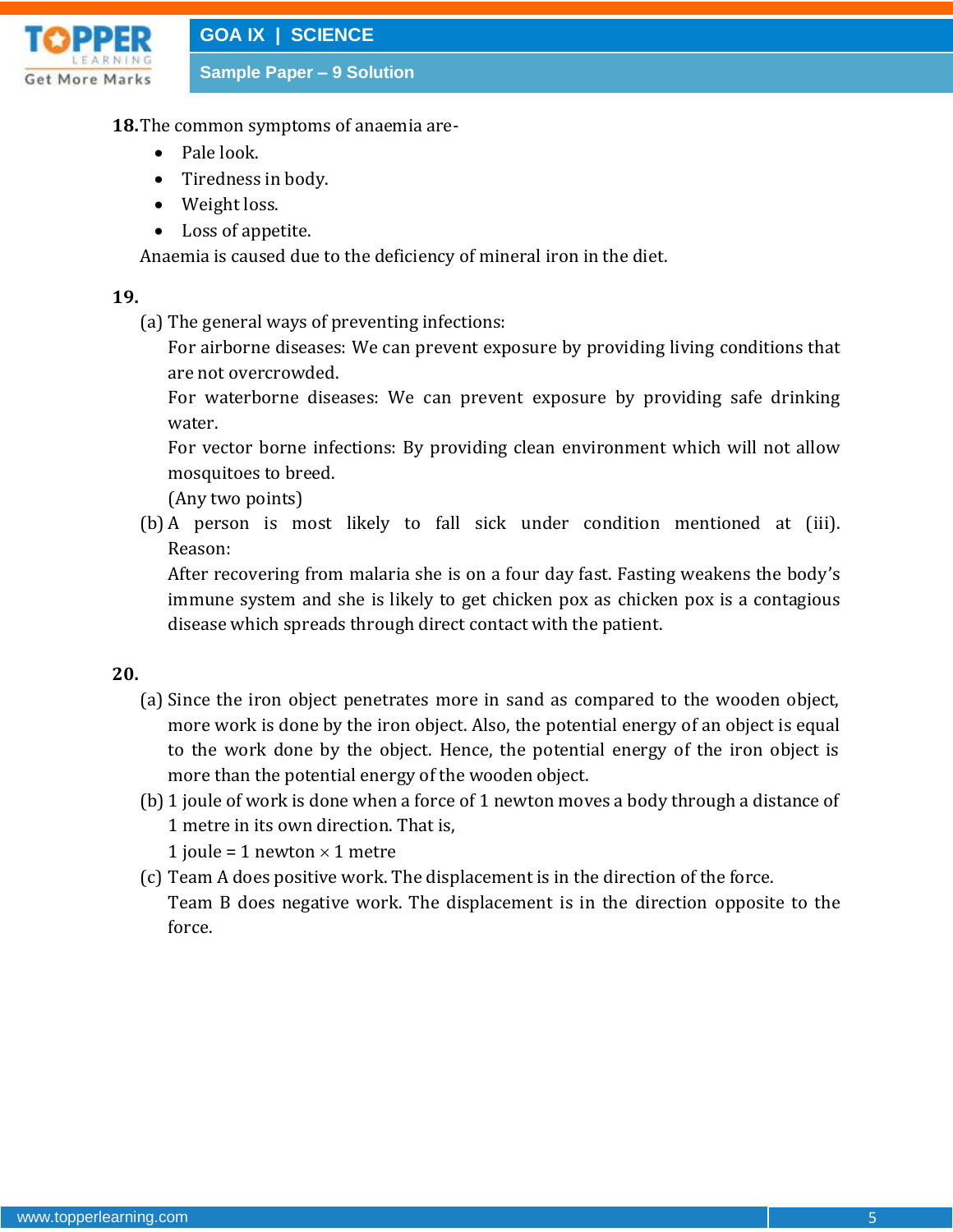

# **21.**

(a) The relative density of a substance is the ratio of its density to the density of water. That is,

Relative density =  $\frac{\text{Density of the substance}}{\text{E}}$ Density of water Since, it is the ratio of two similar quantities, it has no units.  $1 \text{ kg } / \text{ m}^3 = 1000 \text{ g } / (100 \text{ cm})^3$  $= 1000 \text{ g} / (10)^6 \text{ cm}^3$  $3 \times 10^{3}$  s / (10)

(b) Given that: Mass of the object = 75 g, Volume of object = 30 cm<sup>3</sup> We know that,

Density =  $\frac{\text{Mass of the object}}{\text{Kol}}$ Volume of the object

Substituting the values, we get :

-3 Density =  $\frac{75 \text{ g}}{30 \text{ cm}^3}$  = 2.5g cm  $=$ 

Since the density of the object is lesser than the density of water  $(1 g/cm<sup>3</sup>)$ , the wooden block will sink in the water.

**22.**In 1911, Earnest Rutherford, a scientist from New Zealand, overturned Thomson's atomic model by his gold foil experiment. His experiment demonstrated that the atom has a tiny massive nucleus. It thus rejected Thomson's model of the atom.

# **Rutherford's Scattering Experiment**

- Rutherford selected a gold foil as he wanted a very thin layer.
- The gold foil used by Rutherford was 0.004 millimetres in thickness. That is, the foil was about 1000 atoms thick.
- In his experiment, fast moving Alpha particles ( $\alpha$ -particles) were made to fall on a thin gold foil.
- Alpha particles are helium ions with +2 charge. Their atomic mass is 4 u, hence, a high velocity beam of  $\alpha$ -particles has a lot of energy.
- These particles were studied by the means of flashes of light which they produced on striking a zinc sulphide screen.
- The α-particles are much heavier than the sub-atomic particles present in the gold atoms.
- $\bullet$  Hence, he expected the  $\alpha$ -particles to pass through the gold foil with little deflection and strike the fluorescent screen.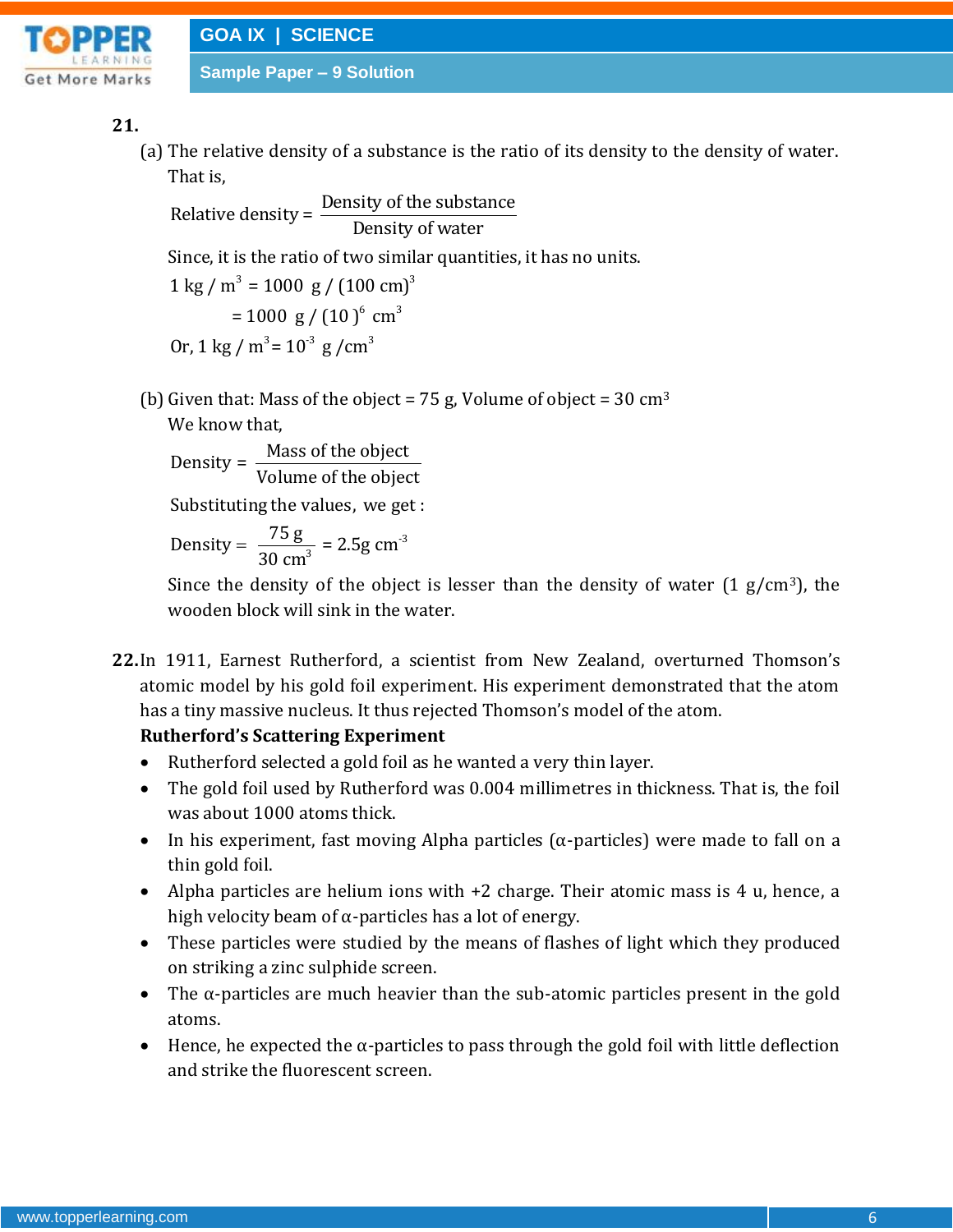

**Sample Paper – 9 Solution**



Rutherford's  $\alpha$ -Particle Scattering Experiment

But the observations he made were quite unexpected.

#### **Observations made by Rutherford:**

- Rutherford observed that most of the  $\alpha$ -particles passed straight through the gold foil.
- Some  $\alpha$ -particles were deflected by the foil through small angles while some were deflected through very large angles.
- One out of every 12000 particles was deflected through 180° showing a full rebound.



Deflection of  $\alpha$ -Particles from the Gold foil

Rutherford said that, "*This result was almost as incredible as if you fire a 15-inch shell at a piece of tissue paper and it comes back and hits you".*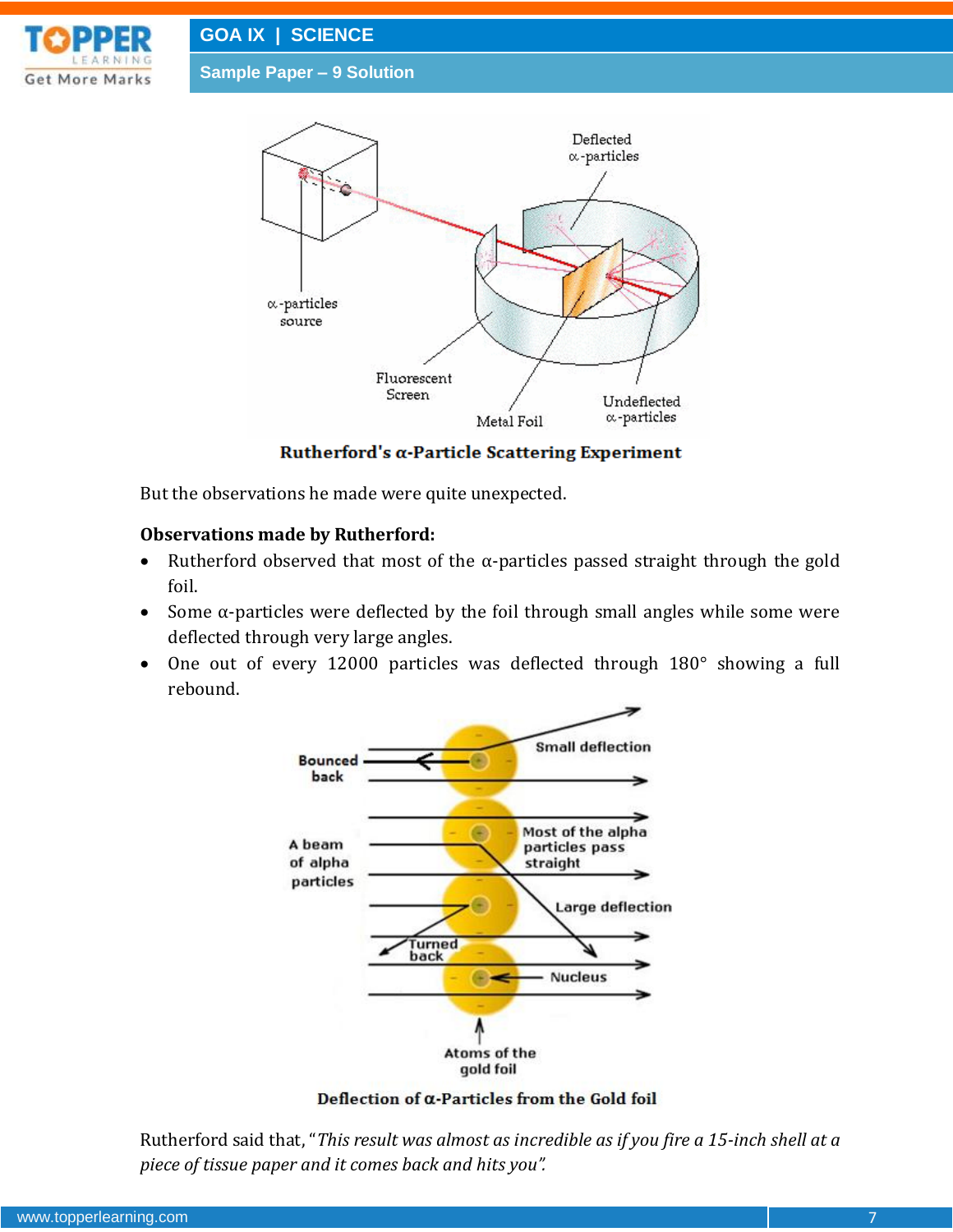

# **Explanation of the results of Rutherford's Gold foil experiment**

- Rutherford postulated that the atom must contain large empty spaces as most of the α-particles passed through it without getting deflected.
- $\bullet$  The  $\alpha$ -particles, being positively charged, could only be deflected by positive charges present inside the atom.
- As very few α-particles were deflected, Rutherford concluded that the positively charged particles in an atom must be concentrated in a very small space.
- An even smaller fraction of  $\alpha$ -particles were deflected through an angle of 180°.
- Thus, Rutherford came to the conclusion that all the positive charge of the atom and most of the mass of the atom is concentrated in a very small volume within the atom.
- Rutherford named this small space inside the atom as the "nucleus of the atom" or the "atomic nucleus". When the thickness of the gold foil was doubled, the number of α-particles reflecting back was also doubled.
- On the basis of these observations, Rutherford calculated that the atomic nucleus is 10<sup>5</sup> times smaller than the total area of the atom.
- The radius of an atom is  $10^{-8}$  centimetre while the radius of the nucleus is  $10^{-13}$ centimetre.
- Thus, we can say that the atom is relatively hollow with a heavy nucleus at its centre. The electrons arranged around the nucleus possess negligible mass.
- Based on his observations, he formulated his '**Theory of atom**'.

# **Rutherford's Atomic Model**

- Based on the results of the  $\alpha$ -particles scattering experiments, Rutherford put forth his atomic model.
- An atom contains a positively charged centre called the nucleus of the atom. Almost all the mass of the atom is concentrated in the nucleus.
- Electrons of the atom revolve around the nucleus in fixed, circular orbits.
- The size of the nucleus is many times smaller than the size of the atom. The nucleus of an atom is 10,000 times smaller than that of the atom.
- If we consider that an atom is equal to the size of a football stadium, then the nucleus would be the size of a pea!!



**Rutherford's Atomic Model**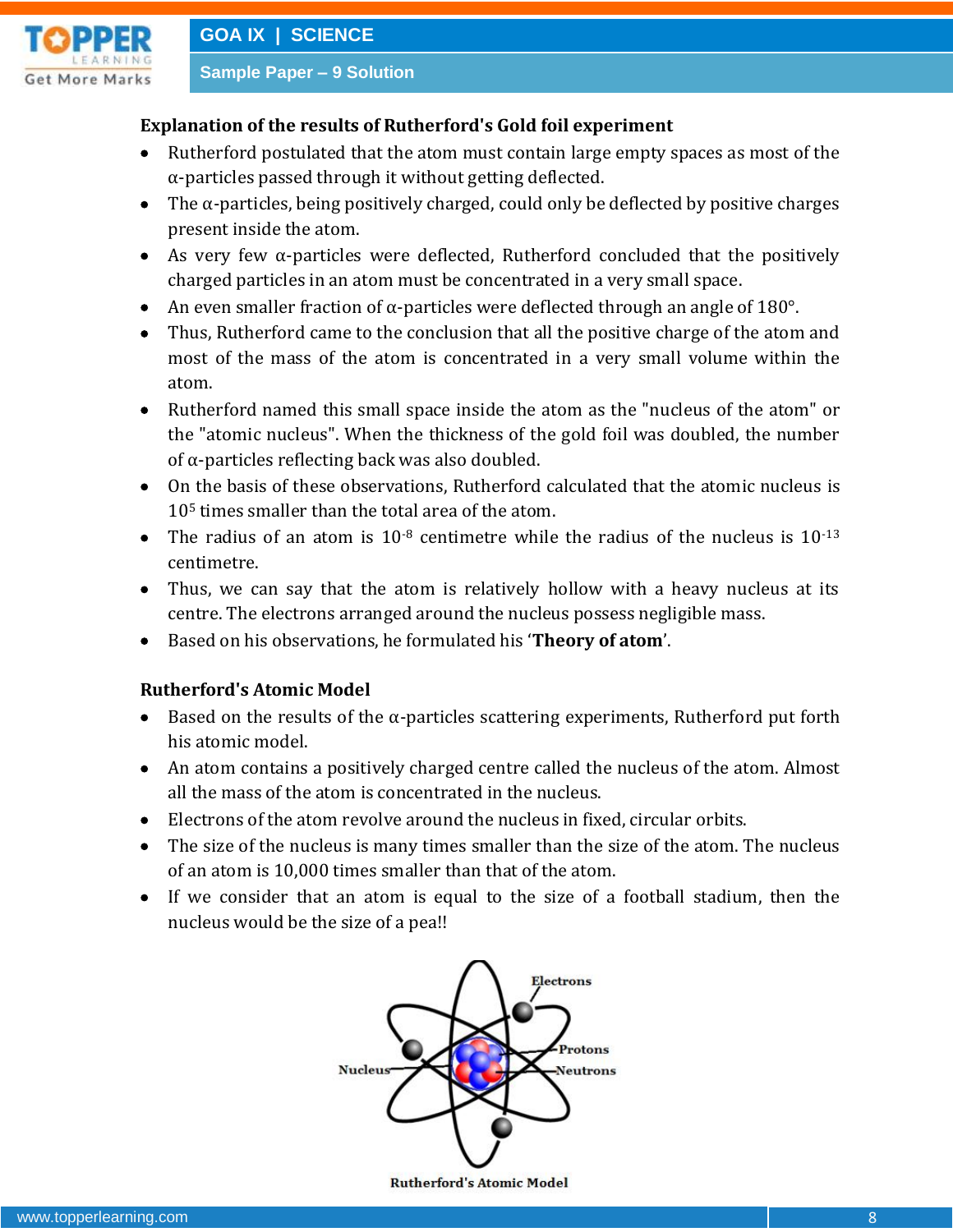

**23.**

(a) Nitrogen fixation involves the following three steps:

- Conversion of atmospheric nitrogen into nitrates and nitrites by nitrogen fixing bacteria which are found in the roots of legumes or during lightning in the sky.
- Formation of proteins by plants and animals from nitrates.
- On decay and death of plants and animals, denitrifying bacteria convert the nitrates back to elemental nitrogen.
- (b) As a consequence of population explosion, we need more food, clothing, shelter and other resources. In order to meet the increasing demand of food, more grains, vegetables and fruits etc. are to be grown by using fertilizers and pesticides. For providing shelter and clothes, forests are cut to build houses and establish industries. All this leads to ecological imbalance and becomes a big cause of pollution.
- (c) Forests help in maintaining carbon dioxide and oxygen ratio in the atmosphere. For, they inhale carbon dioxide and exhale oxygen which enhances the quality of air by increasing oxygen content.

The roots of plants bind the soil firmly and hence help in controlling soil erosion. Forests regulate water cycle and Earth's temperature. Forests cause more rains which helpful in reducing the shortage of water.

**24.**

(a)

- Their body is streamlined to reduce air resistance.
- They have well developed flight muscles.
- Their forelimbs are modified into wings.

(b)

- i. Class Pisces.
- ii. Class Reptilia.
- (c) There are a very large number of organisms and it is very difficult to study them individually; so, classification enables us to deal with enormous diversity of life in an arranged manner.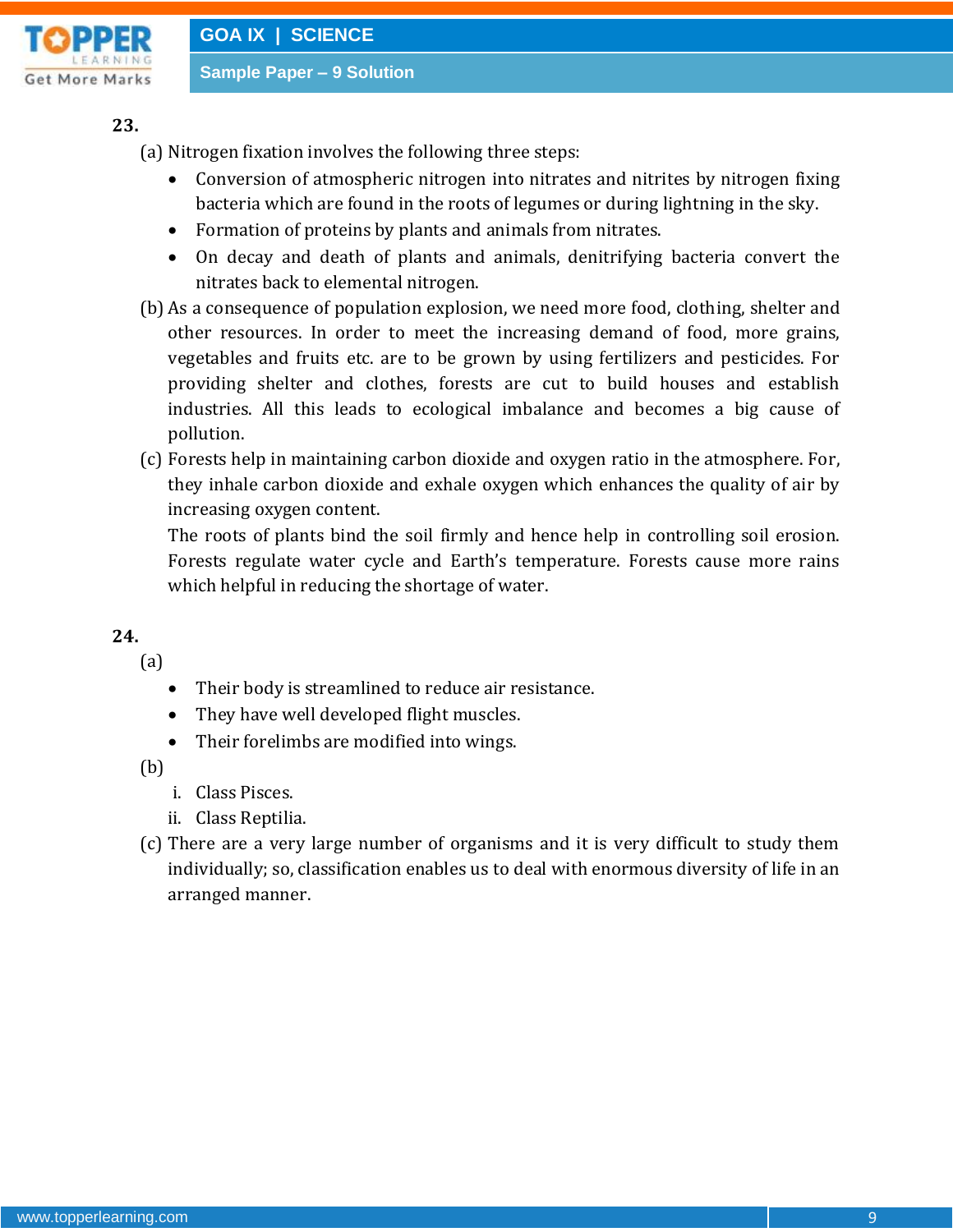

**Sample Paper – 9 Solution**

#### **SECTION B**

# **25.(b)**

**(b)**  
Speed = 
$$
\frac{\text{Distance}}{\text{Time}}
$$
 =  $\frac{5 \times (8 \times 2)}{10} = 8 \text{ m/s}$ 

# **26.(b)**

Hollow cardboard tubes prevent the loss of sound. They prevent spreading of sound by having multiple reflections.

# **27.(a)**

This is because salt water is the densest among all the liquids. More the density of the liquid, more is the upthrust and more is the loss in weight.

# **28.(d)**

Due to the presence of anal tail, they are classified under the same phylum.

# **29.(c)**

Outer cell wall of spirogyra is made up of pectin.

# **30.(c)**

 $\angle i = 90^{\circ} - 60^{\circ} = 30^{\circ}$  $\angle i = \angle r = 30^\circ$ 

# **31.(a)**

Volume of displaced liquid = volume of the body immersed in the liquid

# **32.(b)**

 $KE = \frac{1}{2}mv^2$ 2

If v becomes 2v, then KE =  $\frac{1}{2}$  m(2v)<sup>2</sup> 2  $= 4 \frac{1}{2} m v^2$  $\left(\frac{1}{2}mv^2\right)$  = 4 times initial KE

# **33.(a)**

Substances involved in a chemical reaction can change their state but the total mass of the product will be equal to that of the product.

# **34.(b)**

In Spirogyra, the chloroplasts are spiral and ribbon like structures. The nucleus is suspended in the centre by cytoplasmic strands. The cytoplasm is scattered in the entire cell. The cell wall is the outermost layer of the cell.